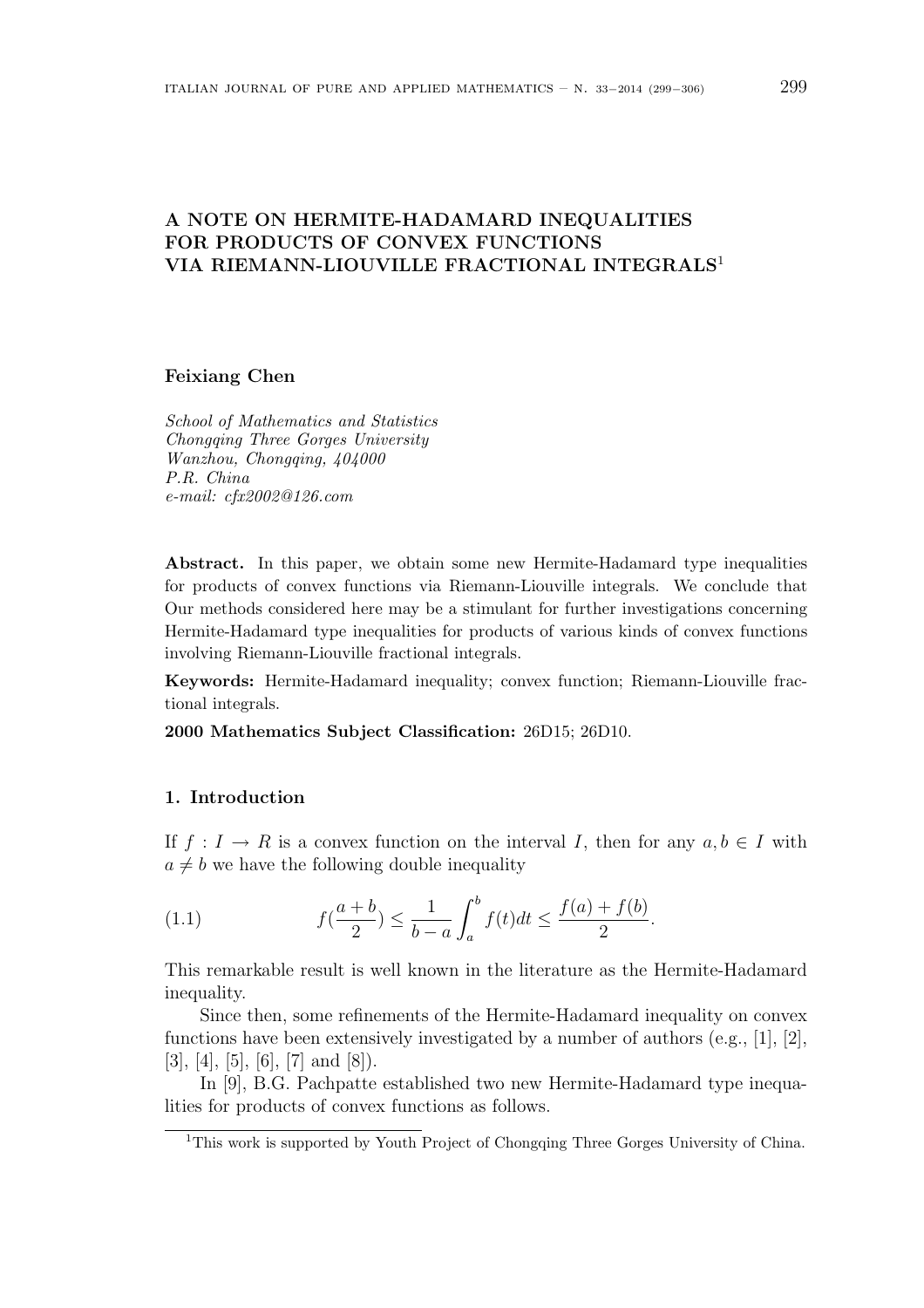Theorem 1.1. Let f and g be real-valued, nonnegative and convex functions on  $[a, b]$ . Then

(1.2) 
$$
\frac{1}{b-a} \int_{a}^{b} f(x)g(x)dx \leq \frac{1}{3}M(a,b) + \frac{1}{6}N(a,b),
$$

$$
(1.3) \qquad 2f\Big(\frac{a+b}{2}\Big)g\Big(\frac{a+b}{2}\Big) \le \frac{1}{b-a}\int_a^b f(x)g(x)dx + \frac{1}{6}M(a,b) + \frac{1}{3}N(a,b),
$$

where  $M(a, b) = f(a)g(a) + f(b)g(b)$  and  $N(a, b) = f(a)g(b) + f(b)g(a)$ .

Some new integral inequalities involving two nonnegative and integrable functions that are related to the Hermite-Hadamard type are also obtained by many authors. In [10], B.G. Pachpatte proposed some Hermite-Hadamard type inequalities involving two log-convex functions. An analogous result for s-convex functions is established by Kirmaci et. al. in [8]. In [12], M.Z. Sarikaya presented some integral inequalities for two h-convex functions. For recent results and generalizations concerning Hermite-Hadamard type inequality for product of two functions see [13] and the references given therein.

It is remarkable that M.Z. Sarikaya et al. [11] proved the following interesting inequalities of Hermite-Hadamard type involving Riemann-Liouville fractional integrals.

**Theorem 1.2.** Let  $f : [a, b] \to R$  be a positive function with  $a < b$  and  $f \in L_1[a, b]$ . If f is a convex function on  $[a, b]$ , then the following inequalities for fractional integrals hold:

(1.4) 
$$
f\left(\frac{a+b}{2}\right) \le \frac{\Gamma(\alpha+1)}{2(b-a)^{\alpha}}[J^{\alpha}_{a+}f(b) + J^{\alpha}_{b-}f(a)] \le \frac{f(a)+f(b)}{2},
$$

with  $\alpha > 0$ .

We remark that the symbol  $J_{a^+}^{\alpha}$  and  $J_{b^-}^{\alpha}f$  denote the left-sided and right-sided Riemann-Liouville fractional integrals of the order  $\alpha \geq 0$  with  $a \geq 0$  which are defined by  $\overline{r}$ 

$$
J_{a+}^{\alpha}f(x) = \frac{1}{\Gamma(\alpha)} \int_{a}^{x} (x-t)^{\alpha-1} f(t)dt, \qquad x > a,
$$

and

$$
J_{b^{-}}^{\alpha} f(x) = \frac{1}{\Gamma(\alpha)} \int_{x}^{b} (t - x)^{\alpha - 1} f(t) dt, \qquad x < b,
$$

respectively. Here,  $\Gamma(\alpha)$  is the Gamma function defined by

$$
\Gamma(\alpha) = \int_0^\infty e^{-t} t^{\alpha - 1} dt.
$$

In this paper, we obtain some new Hermite-Hadamard type inequalities for products of convex functions via Riemann-Liouville integrals.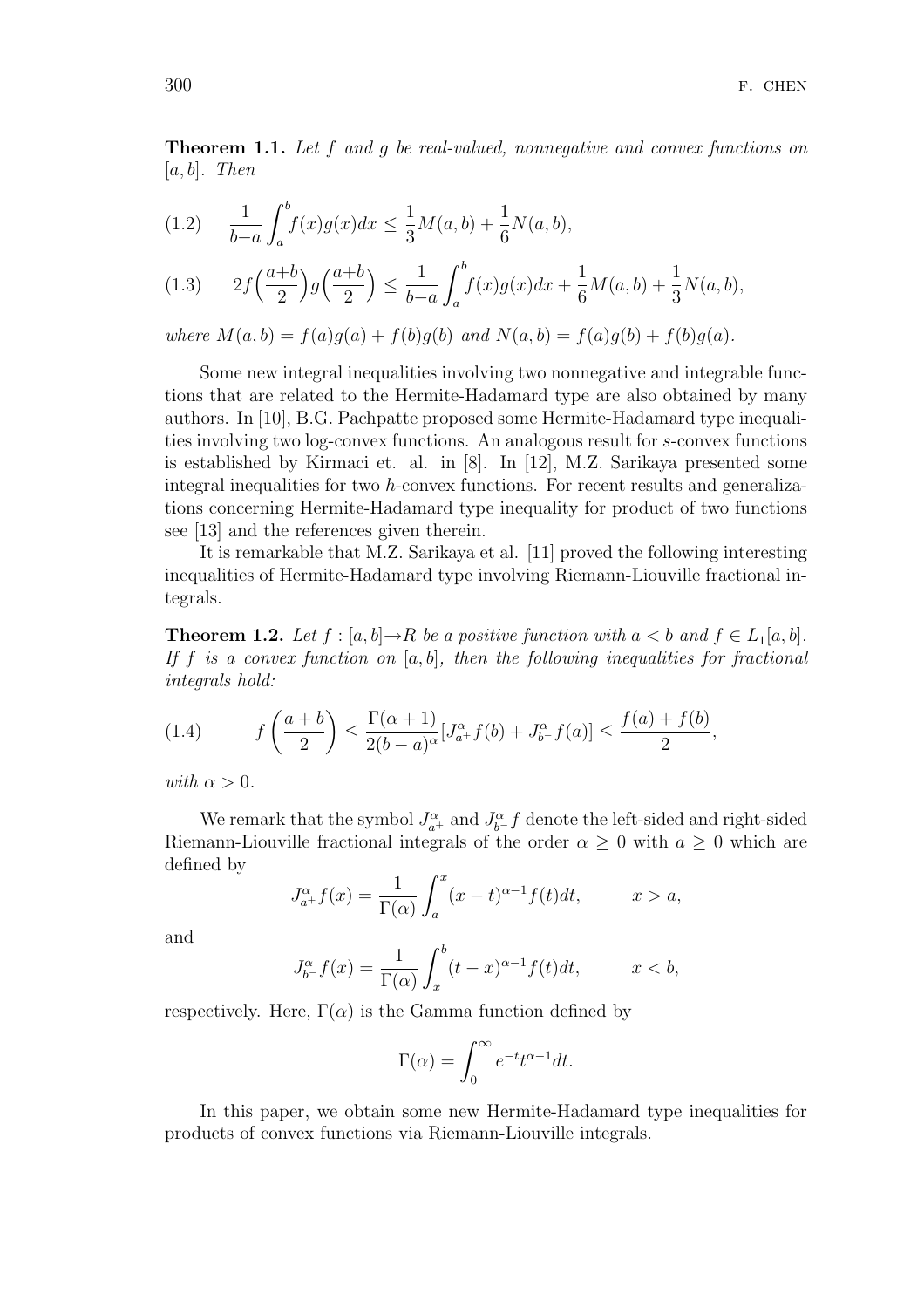#### 2. Main results

Theorem 2.1. Let f and g be real-valued, nonnegative and convex functions on  $[a, b]$ . Then

$$
\frac{\Gamma(\alpha+1)}{2(b-a)^{\alpha}}[J^{\alpha}_{a+}f(b)g(b) + J^{\alpha}_{b-}f(a)g(a)] \leq \left(\frac{\alpha}{\alpha+2} - \frac{\alpha}{\alpha+1} + \frac{1}{2}\right)M(a,b) + \frac{\alpha}{(\alpha+1)(\alpha+2)}N(a,b),
$$

where  $M(a, b) = f(a)g(a) + f(b)g(b)$ ,  $N(a, b) = f(a)g(b) + f(b)g(a)$ .

**Proof.** Since f and g are convex on [a, b], then for  $t \in [0, 1]$  we get

(2.1) 
$$
f(ta + (1-t)b) \le tf(a) + (1-t)f(b),
$$

and

(2.2) 
$$
g(ta + (1-t)b) \leq tg(a) + (1-t)g(b).
$$

From  $(2.1)$  and  $(2.2)$ , we get

$$
f(ta + (1-t)b)g(ta + (1-t)b) \leq t^2 f(a)g(a) + (1-t)^2 f(b)g(b) + t(1-t)[f(a)g(b) + f(b)g(a)].
$$

Similarly, we have

$$
f((1-t)a + tb)g((1-t)a + tb) \le (1-t)^2 f(a)g(a) + t^2 f(b)g(b)
$$
  
+t(1-t)[f(a)g(b) + f(b)g(a)].

So

$$
f(ta + (1-t)b)g(ta + (1-t)b) + f((1-t)a + tb)g((1-t)a + tb)
$$
  
\n
$$
\leq (2t^2 - 2t + 1)[f(a)g(a) + f(b)g(b)] + 2t(1-t)[f(a)g(b) + f(b)g(a)].
$$

Multiplying both sides of above inequality by  $t^{\alpha-1}$ , then integrating the resulting inequality with respect to  $t$  over [0, 1], we obtain

$$
\int_{0}^{1} t^{\alpha-1} f(ta + (1-t)b)g(ta + (1-t)b)dt
$$
  
+ 
$$
\int_{0}^{1} t^{\alpha-1} f((1-t)a + tb)g((1-t)a + tb)dt
$$
  
= 
$$
\int_{b}^{a} \left(\frac{b-u}{b-a}\right)^{\alpha-1} f(u)g(u) \frac{du}{a-b} + \int_{a}^{b} \left(\frac{v-a}{b-a}\right)^{\alpha-1} f(v)g(v) \frac{dv}{b-a}
$$
  
= 
$$
\frac{\Gamma(\alpha)}{(b-a)^{\alpha}} [J_{a^{+}}^{\alpha} f(b)g(b) + J_{b^{-}}^{\alpha} f(a)g(a)]
$$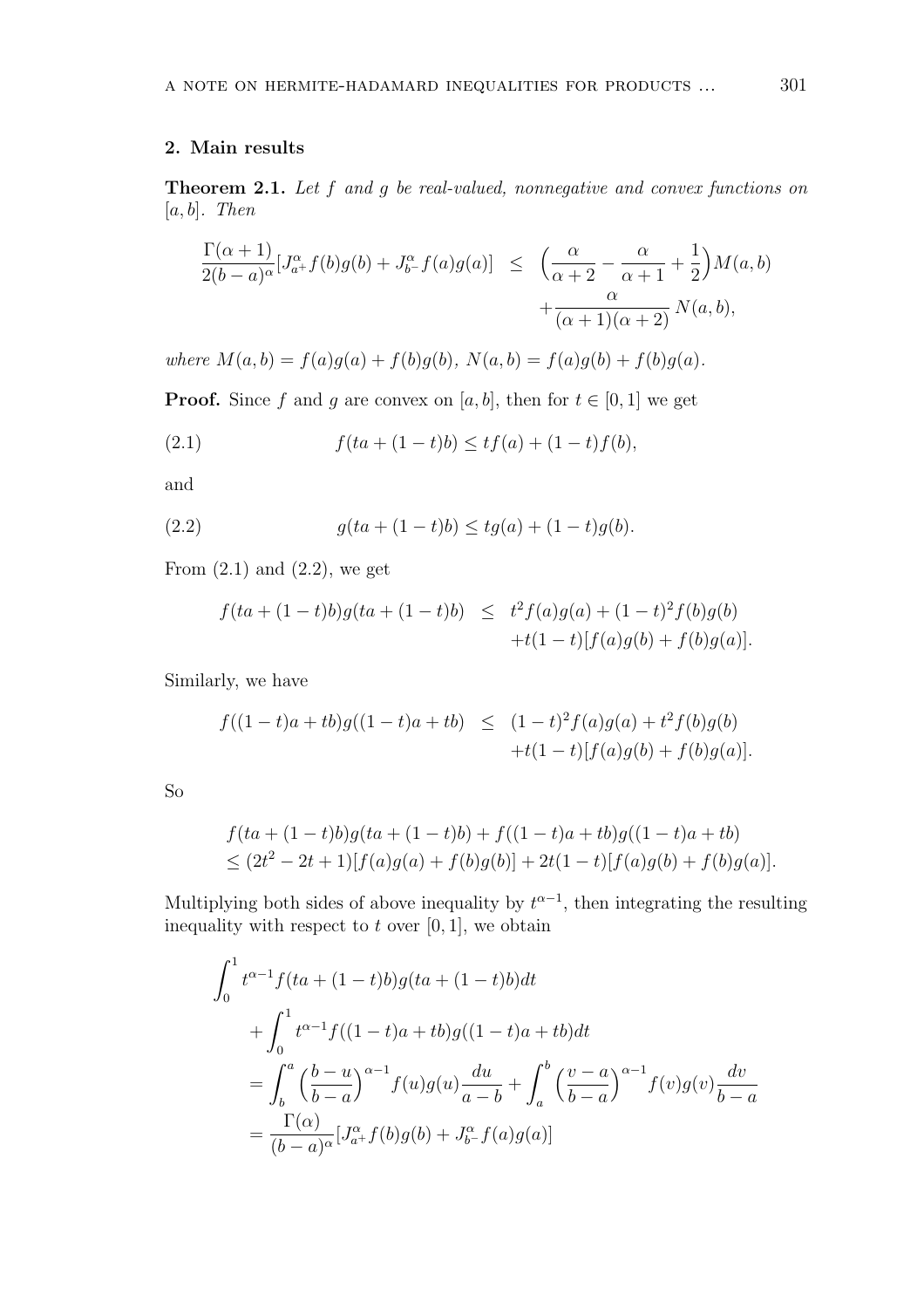$$
\leq [f(a)g(a) + f(b)g(b)] \int_0^1 t^{\alpha - 1} (2t^2 - 2t + 1) dt
$$
  
+2[f(a)g(b) + f(b)g(a)]  $\int_0^1 t^{\alpha - 1} t(1 - t) dt$   
=  $\left(\frac{2}{\alpha + 2} - \frac{2}{\alpha + 1} + \frac{1}{\alpha}\right) [f(a)g(a) + f(b)g(b)]$   
+  $\frac{2}{(\alpha + 1)(\alpha + 2)} [f(a)g(b) + f(b)g(a)]$   
=  $\left(\frac{2}{\alpha + 2} - \frac{2}{\alpha + 1} + \frac{1}{\alpha}\right) M(a, b) + \frac{2}{(\alpha + 1)(\alpha + 2)} N(a, b).$ 

So

$$
\frac{\Gamma(\alpha+1)}{2(b-a)^{\alpha}}[J^{\alpha}_{a+}f(b)g(b) + J^{\alpha}_{b-}f(a)g(a)] \leq \left(\frac{\alpha}{\alpha+2} - \frac{\alpha}{\alpha+1} + \frac{1}{2}\right)M(a,b) + \frac{\alpha}{(\alpha+1)(\alpha+2)}N(a,b),
$$

which completes the proof.

**Corollary 2.2.** With the notations in Theorem 2.1, if we choose  $g : [a, b] \rightarrow R$ as  $g(x) = 1$  for all  $x \in [a, b]$ , we obtain

$$
\frac{\Gamma(\alpha+1)}{2(b-a)^{\alpha}}[J^{\alpha}_{a+}f(b)+J^{\alpha}_{b-}f(a)] \leq \frac{f(a)+f(b)}{2},
$$

which is the right hand side of  $(1.4)$ .

**Proof.** Since  $g(x) = 1$  for all  $x \in [a, b]$ , from  $M(a, b) = N(a, b) = f(a) + f(b)$ , we can get the desire result.

Corollary 2.3. With the notations in Theorem 2.1, if  $\alpha = 1$ , then

$$
\frac{1}{b-a} \int_{a}^{b} f(x)g(x)dx \le \frac{1}{3}M(a,b) + \frac{1}{6}N(a,b),
$$

which is the right hand side of  $(1.2)$ .

Theorem 2.4. Let f and g be real-valued, nonnegative and convex functions on  $[a, b]$ . Then

$$
2f\left(\frac{a+b}{2}\right)g\left(\frac{a+b}{2}\right) \leq \frac{\Gamma(\alpha+1)}{2(b-a)^{\alpha}}[J_{a^+}^{\alpha}f(b)g(b) + J_{b^-}^{\alpha}f(a)g(a)] + M(a,b)\frac{\alpha}{(\alpha+1)(\alpha+2)} + N(a,b)\left(\frac{\alpha}{\alpha+2} - \frac{\alpha}{\alpha+1} + \frac{1}{2}\right),
$$

where  $M(a, b) = f(a)g(a) + f(b)g(b)$ ,  $N(a, b) = f(a)g(b) + f(a)g(b)$ .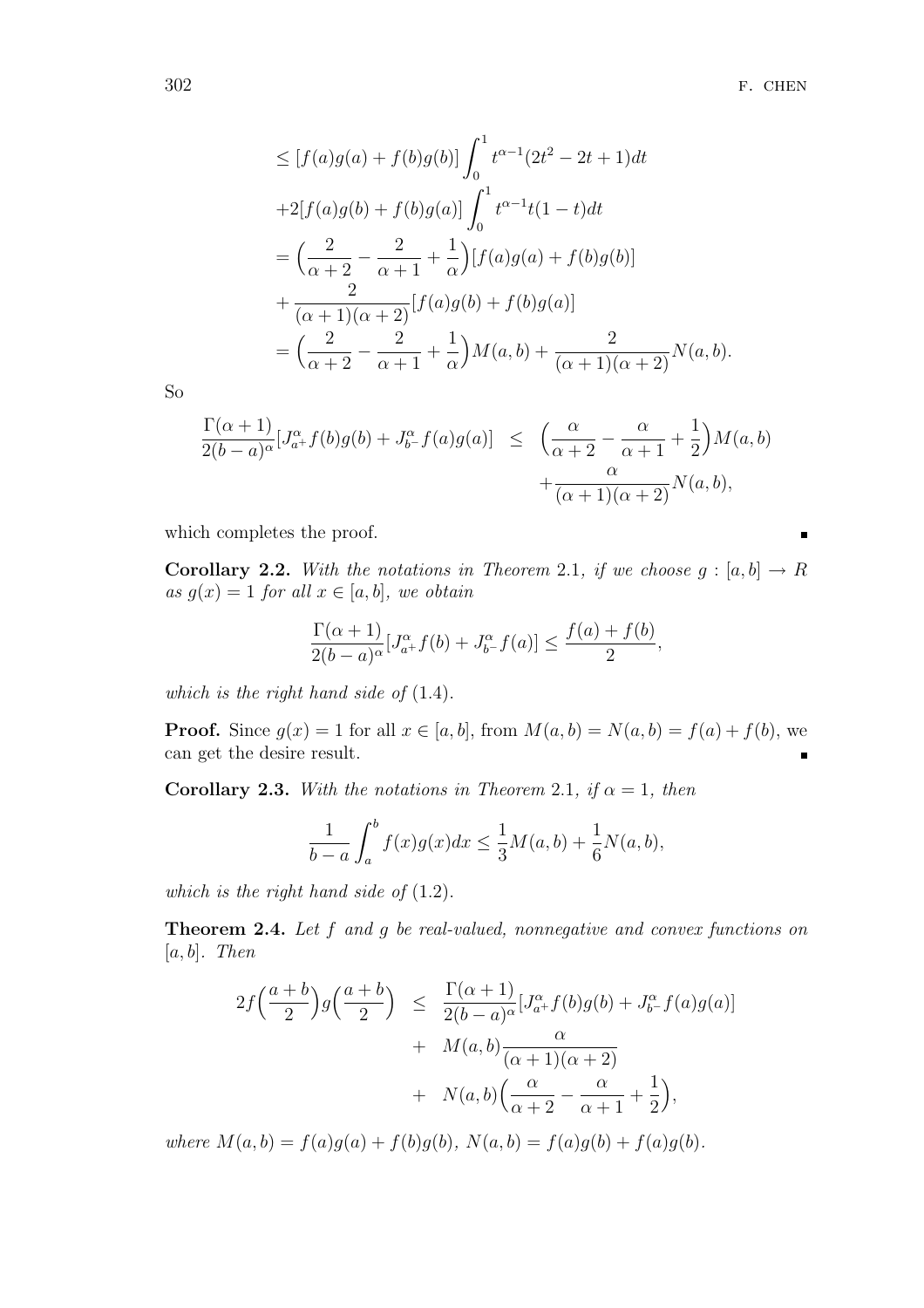Proof. We can write

$$
\frac{a+b}{2} = \frac{(1-t)a + tb}{2} + \frac{ta + (1-t)b}{2},
$$

so

$$
f\left(\frac{a+b}{2}\right)g\left(\frac{a+b}{2}\right)
$$
  
=  $f\left(\frac{ta + (1-t)b}{2} + \frac{(1-t)a + tb}{2}\right)g\left(\frac{ta + (1-t)b}{2} + \frac{(1-t)a + tb}{2}\right)$   
 $\leq \frac{1}{4}\Big[f(ta + (1-t)b) + f((1-t)a + tb)\Big] \Big[g(ta + (1-t)b) + g((1-t)a + tb)\Big]$   
=  $\frac{1}{4}\Big[f(ta + (1-t)b)g(ta + (1-t)b) + f((1-t)a + tb)g((1-t)a + tb)\Big]$   
+  $\frac{1}{4}\Big[f(ta + (1-t)b)g((1-t)a + tb) + f((1-t)a + tb)g(ta + (1-t)b)\Big]$   
 $\leq \frac{1}{4}\Big[f(ta + (1-t)b)g(ta + (1-t)b) + f((1-t)a + tb)g((1-t)a + tb)\Big]$   
+  $\frac{1}{4}\Big\{\Big[tf(a) + (1-t)f(b)\Big] \Big[tg(a) + (1-t)g(b)\Big]\Big\}$   
+  $\Big[(1-t)f(a) + tf(b)\Big] \Big[tg(a) + (1-t)g(b)\Big]\Big\}$   
=  $\frac{1}{4}\Big[f(ta + (1-t)b)g(ta + (1-t)b) + f((1-t)a + tb)g((1-t)a + tb)\Big]$   
+  $\frac{1}{4}\Big\{2t(1-t)\Big[f(a)g(a) + f(b)g(b)\Big] + \Big[(1-t)^2 + t^2\Big] \Big[f(a)g(b) + f(b)g(a)\Big]\Big\}.$ 

Multiplying both sides of above inequality by  $t^{\alpha-1}$ , then integrating the resulting inequality with respect to  $t$  over  $[0, 1]$ , we get

$$
f\left(\frac{a+b}{2}\right)g\left(\frac{a+b}{2}\right)\int_0^1 t^{\alpha-1}dt
$$
  
\n
$$
\leq \frac{1}{4}\Big[\int_0^1 t^{\alpha-1}f(ta+(1-t)b)g(ta+(1-t)b)dt
$$
  
\n
$$
+\int_0^1 t^{\alpha-1}f((1-t)a+tb)g((1-t)a+tb)dt\Big]
$$
  
\n
$$
+\frac{1}{4}\Big\{\Big[f(a)g(a)+f(b)g(b)\Big]\int_0^1 t^{\alpha-1}2t(1-t)dt
$$
  
\n
$$
+\Big[f(a)g(b)+f(b)g(a)\Big]\int_0^1 t^{\alpha-1}[(1-t)^2+t^2]dt\Big\}.
$$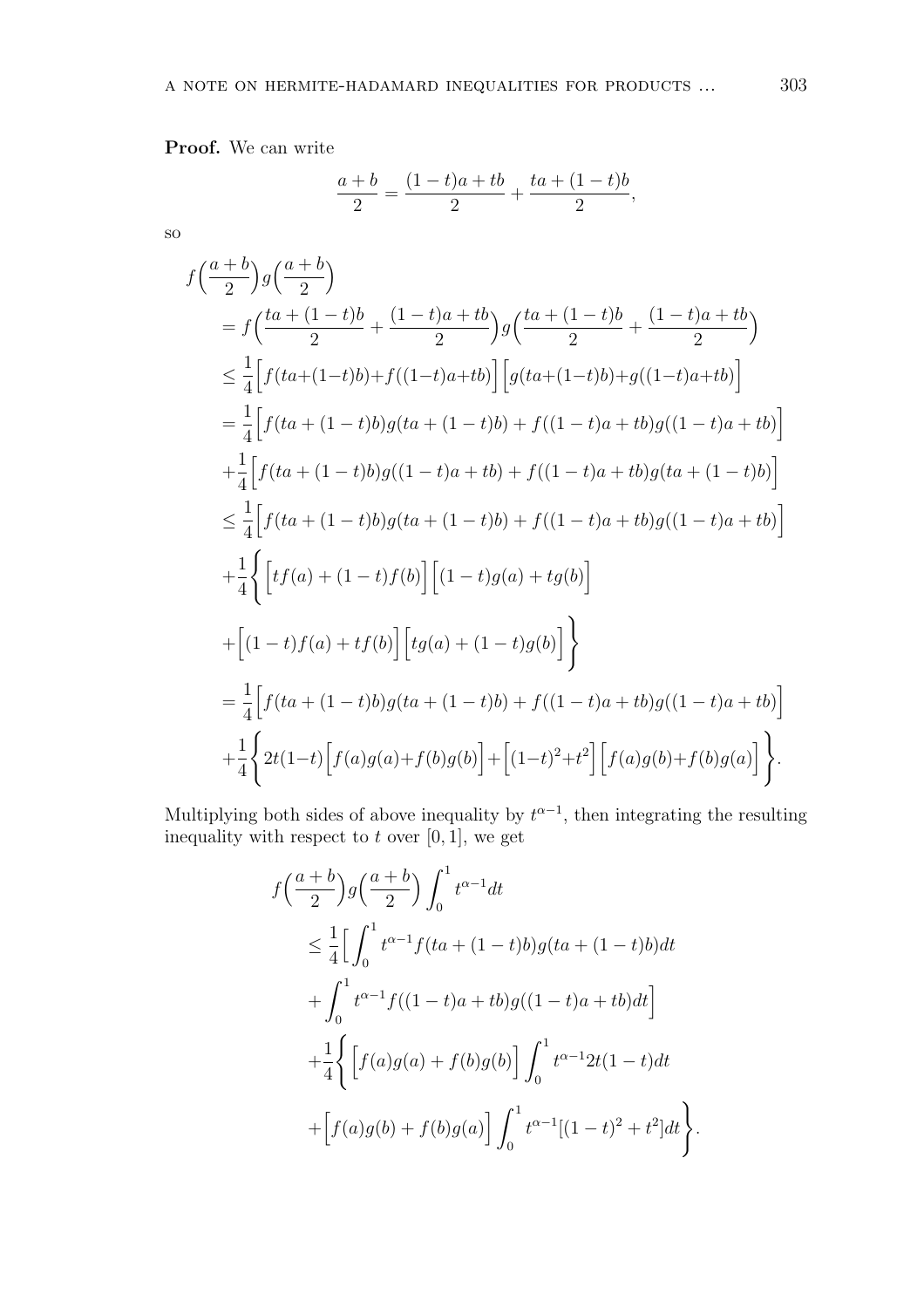$\blacksquare$ 

That is,

$$
\frac{1}{\alpha} f\left(\frac{a+b}{2}\right) g\left(\frac{a+b}{2}\right) \leq \frac{1}{4} \Big[ \frac{\Gamma(\alpha)}{(b-a)^{\alpha}} [J_{a^{+}}^{\alpha} f(b) g(b) + J_{b^{-}}^{\alpha} f(a) g(a)] \Big] \n+ \frac{1}{4} \Big\{ M(a,b) \int_{0}^{1} t^{\alpha-1} 2t(1-t) dt \n+ N(a,b) \int_{0}^{1} t^{\alpha-1} [(1-t)^{2} + t^{2}] dt \Big\}.
$$

From

$$
\int_0^1 t^{\alpha - 1} 2t(1 - t) dt = \frac{2}{(\alpha + 1)(\alpha + 2)}
$$

and

$$
\int_0^1 t^{\alpha-1} [(1-t)^2 + t^2] dt = \left( \frac{2}{\alpha+2} - \frac{2}{\alpha+1} + \frac{1}{\alpha} \right),
$$

we get

$$
2f\left(\frac{a+b}{2}\right)g\left(\frac{a+b}{2}\right) \leq \frac{\Gamma(\alpha+1)}{2(b-a)^{\alpha}}[J_{a^{+}}^{\alpha}f(b)g(b) + J_{b^{-}}^{\alpha}f(a)g(a)] + M(a,b)\frac{\alpha}{(\alpha+1)(\alpha+2)} + N(a,b)\left(\frac{\alpha}{\alpha+2} - \frac{\alpha}{\alpha+1} + \frac{1}{2}\right),
$$

which completes the proof.

**Corollary 2.5.** With the notations in Theorem 2.4, if  $\alpha = 1$ , then

$$
2f\left(\frac{a+b}{2}\right)g\left(\frac{a+b}{2}\right) \le \frac{1}{b-a} \int_a^b f(x)g(x)dx + \frac{1}{6}M(a,b) + \frac{1}{3}N(a,b),
$$

which is the right hand side of  $(1.3)$ .

**Corollary 2.6.** With the notations in Theorem 2.4, if we choose  $g : [a, b] \rightarrow R$ as  $g(x) = 1$  for all  $x \in [a, b]$ , we have

$$
2f\Big(\frac{a+b}{2}\Big)\leq \frac{\Gamma(\alpha+1)}{2(b-a)^\alpha}[J^\alpha_{a^+}f(b)+J^\alpha_{b^-}f(a)]+\frac{f(a)+f(b)}{2}.
$$

## 3. Conclusion

In this paper, we establish some new Hermite-Hadamard type inequalities for products of convex functions via Riemann-Liouville integrals. An interesting topic is whether we can use the methods in this paper to establish the Hermite-Hadamard inequality for other kinds of convex functions.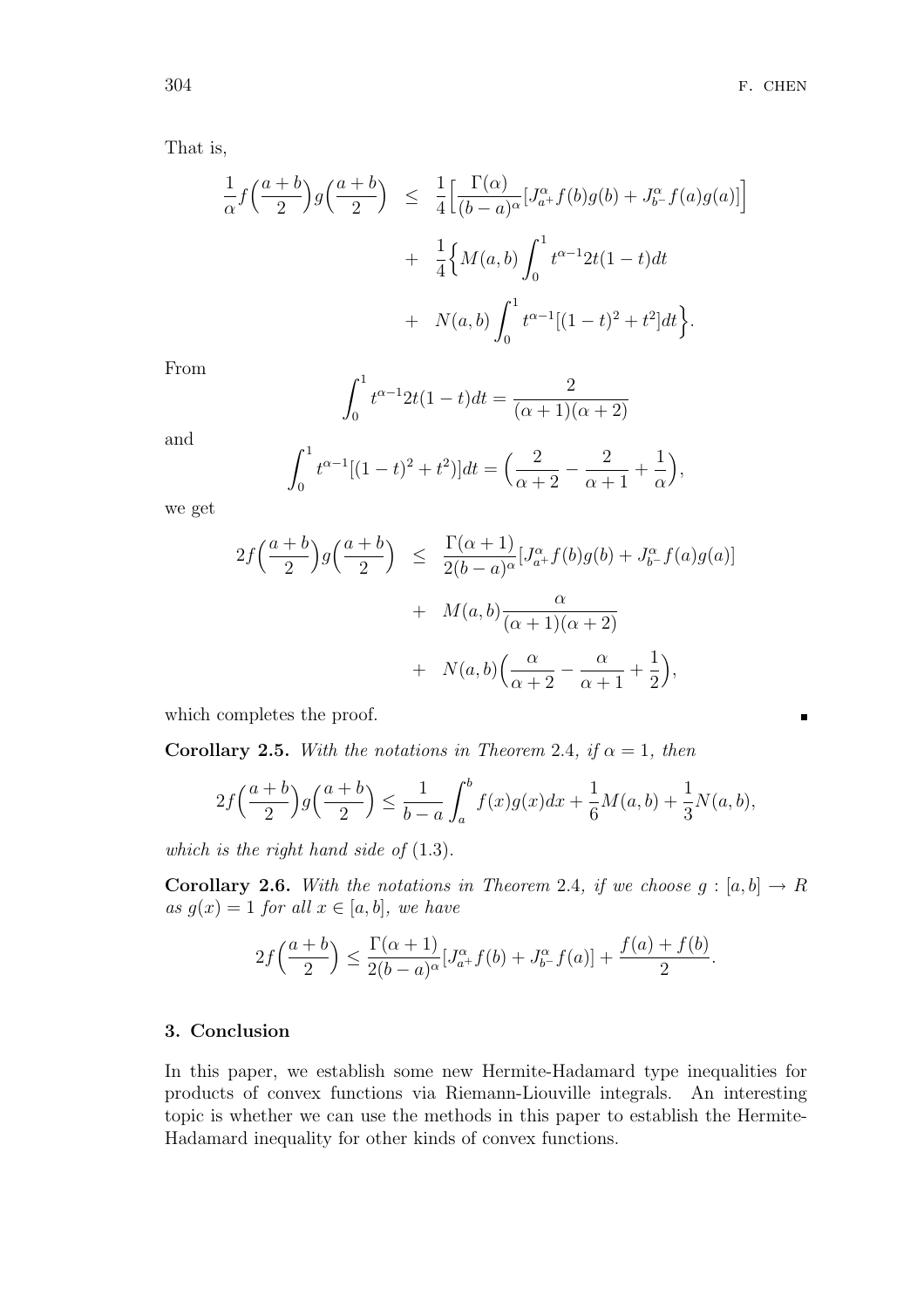Acknowledgments. This work is supported by Youth Project of Chongqing Three Gorges University of China (No. 13QN11).

#### References

- [1] ABRAMOVICH, S., FARID, G., PEČARIĆ, J., More about Hermite-Hadamard inequalities, Cauchy's means, and superquadracity, J. Inequal. Appl., 2010, 2010:102467.
- [2] Barani, A., Barani, S., Dragomir, S.S., Refinements of Hermite-Hadamard inequalities for functions when a power of the absolute value of the second derivative is P-convex, J. Appl. Math., 2012, 2012:615737.
- [3] BESSENYEI, M., PÁLES, Z., Hadamard-type inequalities for generalized convex functions, Math. Inequal. Appl., 6 (3) 2003, 379-392.
- [4] Dragomir, S.S., Hermite-Hadamard's type inequalities for operator convex functions, Appl. Math. Comput., 218 (3) (2011), 766-772.
- [5] DRAGOMIR, S.S., *Hermite-Hadamard's type inequalities for convex func*tions of selfadjoint operators in Hilbert spaces, Linear Algebra Appl., 436 (5) (2012), 1503-1515.
- [6] Farissi, A.E., Simple proof and refinement of Hermite-Hadamard inequality, J. Math. Inequal., 4 (3) (2010), 365-369.
- [7] Gao, X., A note on the Hermite-Hadamard inequality, J. Math. Inequal., 4 (4) (2010), 587-591.
- [8] KIRMACI, U.S., KLARIČIĆ BAKULA, M., ÖZDEMIR, M.E., PEČARIĆ, J., Hadamard-type inequalities for s-convex functions, Appl. Math. Comput., 1 (193) (2007), 26-35.
- [9] PACHPATTE, B.G., On some inequalities for convex functions, RGMIA Res. Rep. Coll. E, vol. 6 (2003).
- [10] Pachpatte, B.G., A note on integral inequalities involving two log-convex functions, Math. Inequal. Appl., 4 (7) (2004), 511-515.
- [11] Sarikaya, M.Z. et al., Hermite-Hadamard's inequalities for fractional integrals and related fractional inequalities, Math. Comput. Model., 57 (2013), 2403-2407.
- [12] Sarikaya, M.Z., Saglam, A., Yildirim, H., On some Hadamard-type inequalities for h-convex functions, J. Math. Inequal., 2 (3) (2008), 335-341.